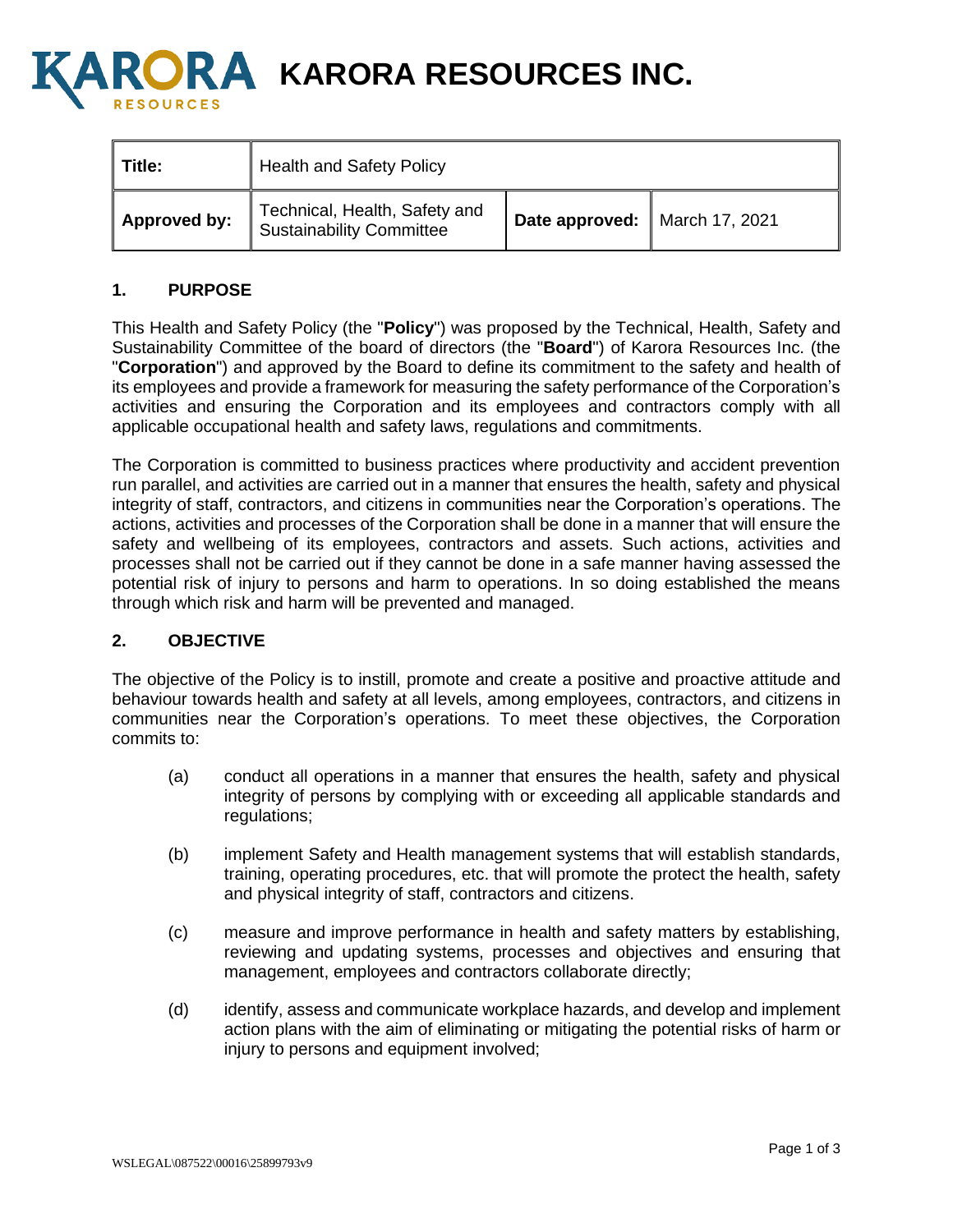

- (e) maintain compliance with all regulatory acts and regulators with specific reference to safety and health within the jurisdiction in which it has mining operations or associated activities;
- (f) ensure that the Board is appropriately informed of the standard trends and activities of the Corporation's safety and health efforts and achievements;
- (g) provide adequate training, financial resources, protective equipment, materials and personnel to implement, maintain and review the Policy;
- (h) communicate openly with employees, contractors, citizens and regulatory agencies on health and safety issues, and address concerns pertaining to potential hazards regarding health, safety and physical integrity of its people and its operations.;
- (i) maintain up-to-date emergency response plans for all activities and facilities; and
- (j) encourage all staff to report to management any known or suspected departures from the Policy or related procedures.

## **3. IMPLEMENTATION**

The Corporation will implement this Policy by:

- (a) maintaining plant, equipment, personal protective equipment and all infrastructure in a safe and operable condition with documented safe work procedures, practices and record management systems;
- (b) assign accountability for the implementation of this Policy, making health and safety performance an important factor in the management review process;
- (c) clearly define and communicate to employees, contractors, visitors, and suppliers (at each level) obligations and responsibilities placed on them in upholding this policy;
- (d) communicating this Policy and any applicable safety and health regulations and procedures that are applicable to employees, partners, contractors, subcontractors, local communities and other stakeholders affected by the Corporation's operations; and
- (e) conduct annual audits to ensure compliance with this Policy.

## **4. SCOPE**

This Policy is applicable to the entire workforce of the Corporation and its subsidiaries, including senior executive, officers of the Company, contractors and members of the Board. This Policy is applicable to all its operational mines, exploration sites, closure properties and joint ventures where the Corporation has operational control. At joint ventures where the Corporation does not have full operational control, the Corporation will use this Policy to guide our approach. This Policy